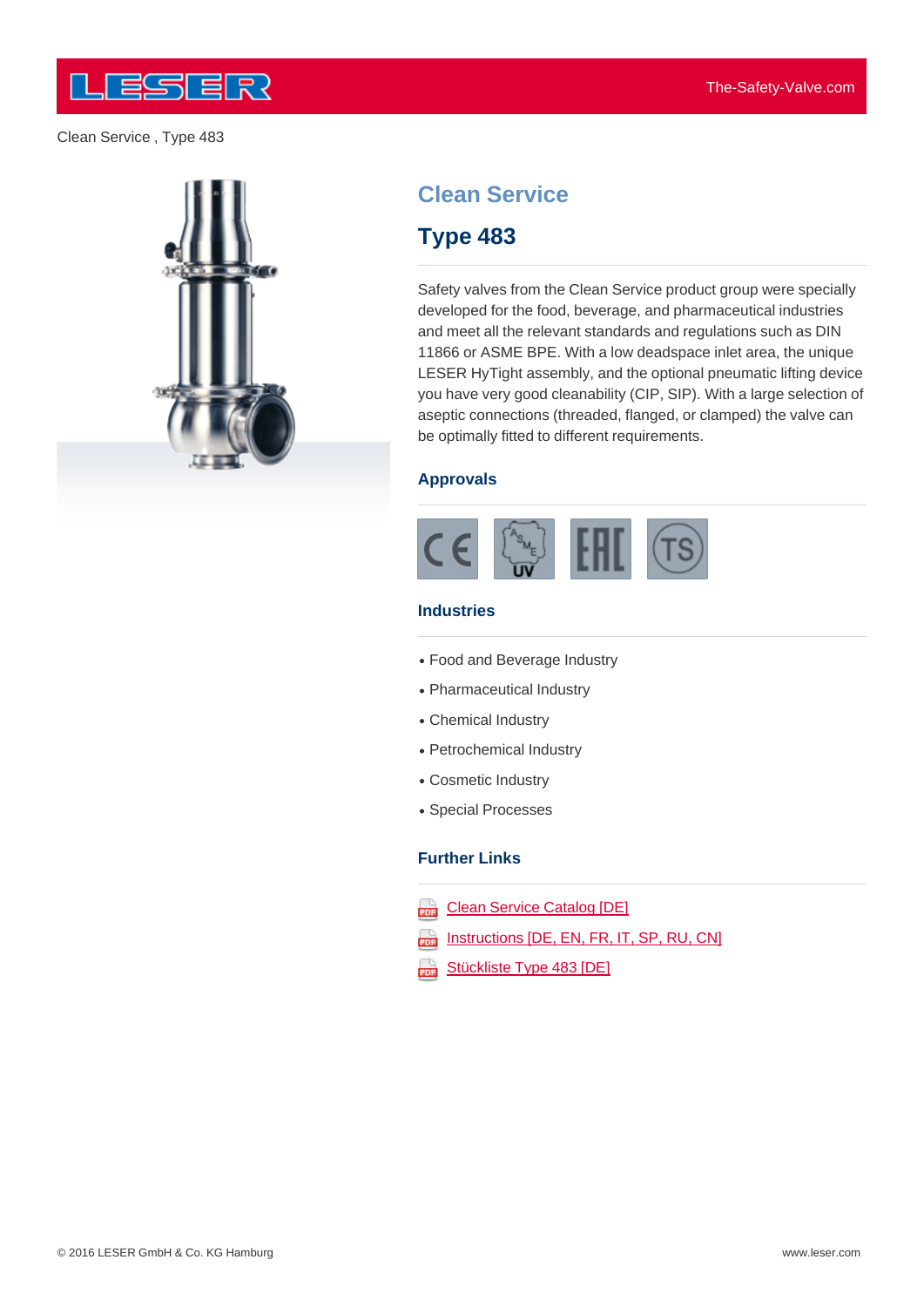

#### **Datasheet**

| <b>Product info</b>                   | <b>Metric unit</b>                                                                                                                                                                                                                                                                                                         | <b>US unit</b>                                                                                                                                                                                                                                                                                                             |
|---------------------------------------|----------------------------------------------------------------------------------------------------------------------------------------------------------------------------------------------------------------------------------------------------------------------------------------------------------------------------|----------------------------------------------------------------------------------------------------------------------------------------------------------------------------------------------------------------------------------------------------------------------------------------------------------------------------|
| Key feature                           | Small to medium capacity, best cleanability and a<br>variety of aseptic connections                                                                                                                                                                                                                                        | Small to medium capacity, best cleanability and a<br>variety of aseptic connections                                                                                                                                                                                                                                        |
| Nominal<br>diameter inlet             | DN 25 - DN 40                                                                                                                                                                                                                                                                                                              | $1" - 2"$                                                                                                                                                                                                                                                                                                                  |
| Nominal<br>diameter inlet<br>- Thread |                                                                                                                                                                                                                                                                                                                            |                                                                                                                                                                                                                                                                                                                            |
| Nominal<br>diameter inlet<br>- Flange |                                                                                                                                                                                                                                                                                                                            |                                                                                                                                                                                                                                                                                                                            |
| Nominal<br>diameter<br>outlet         |                                                                                                                                                                                                                                                                                                                            |                                                                                                                                                                                                                                                                                                                            |
| Orifice                               | $D - F$                                                                                                                                                                                                                                                                                                                    | $D - F$                                                                                                                                                                                                                                                                                                                    |
| Pressure                              |                                                                                                                                                                                                                                                                                                                            |                                                                                                                                                                                                                                                                                                                            |
| Actual orifice<br>diameter d0         | $13 - 25$ mm                                                                                                                                                                                                                                                                                                               | $0.512 - 0.984$ in                                                                                                                                                                                                                                                                                                         |
| Actual orifice<br>area A0             | 133/491 mm <sup>2</sup>                                                                                                                                                                                                                                                                                                    | 0,206/0,761 in <sup>2</sup>                                                                                                                                                                                                                                                                                                |
| Pressure                              | $0,1 - 16$ bar                                                                                                                                                                                                                                                                                                             | 1,5 - 232 psig                                                                                                                                                                                                                                                                                                             |
| Temperature<br>acc. to DIN<br>EN      | -45 to +250 $^{\circ}$ C                                                                                                                                                                                                                                                                                                   | $-49$ to $+482$ °F                                                                                                                                                                                                                                                                                                         |
| Body material                         | 1.4435 (BN2)                                                                                                                                                                                                                                                                                                               | SA 479 316L                                                                                                                                                                                                                                                                                                                |
| <b>KUB-Materials</b>                  |                                                                                                                                                                                                                                                                                                                            |                                                                                                                                                                                                                                                                                                                            |
| Valve<br>connection                   | Clamps acc. to ASME BPE, DIN 32676, ISO 2852,<br>Aseptic clamps acc. to DIN 11864 T1 Series A or B<br>(with nut) or DIN 11851, Neumo Sterile thread (with<br>nut), Welded end connection acc. to DIN 11850, Flange<br>acc. to DIN 11864 T2 Series A or B, Aseptic flange Nut<br>flange, Smooth flange, Varivent connection | Clamps acc. to ASME BPE, DIN 32676, ISO 2852,<br>Aseptic clamps acc. to DIN 11864 T1 Series A or B<br>(with nut) or DIN 11851, Neumo Sterile thread (with<br>nut), Welded end connection acc. to DIN 11850, Flange<br>acc. to DIN 11864 T2 Series A or B, Aseptic flange Nut<br>flange, Smooth flange, Varivent connection |
| <b>Bellows</b>                        | <b>EPDM</b>                                                                                                                                                                                                                                                                                                                | <b>EPDM</b>                                                                                                                                                                                                                                                                                                                |
| Type of<br>loading                    | Spring loaded                                                                                                                                                                                                                                                                                                              | Spring loaded                                                                                                                                                                                                                                                                                                              |
| Approvals                             | PED/ DIN EN ISO 4126-1, PED/ AD 2000-Merkblatt A2,<br>ASME Sec. VIII Div. 1, CRN, AQSIQ, EAC                                                                                                                                                                                                                               | PED/ DIN EN ISO 4126-1, PED/ AD 2000-Merkblatt A2,<br>ASME Sec. VIII Div. 1, CRN, AQSIQ, EAC                                                                                                                                                                                                                               |
| Specials                              | HyTight Assembly Designed and manufactured acc. to:                                                                                                                                                                                                                                                                        | HyTight Assembly Designed and manufactured acc. to:                                                                                                                                                                                                                                                                        |

© 2016 LESER GmbH & Co. KG Hamburg www.leser.com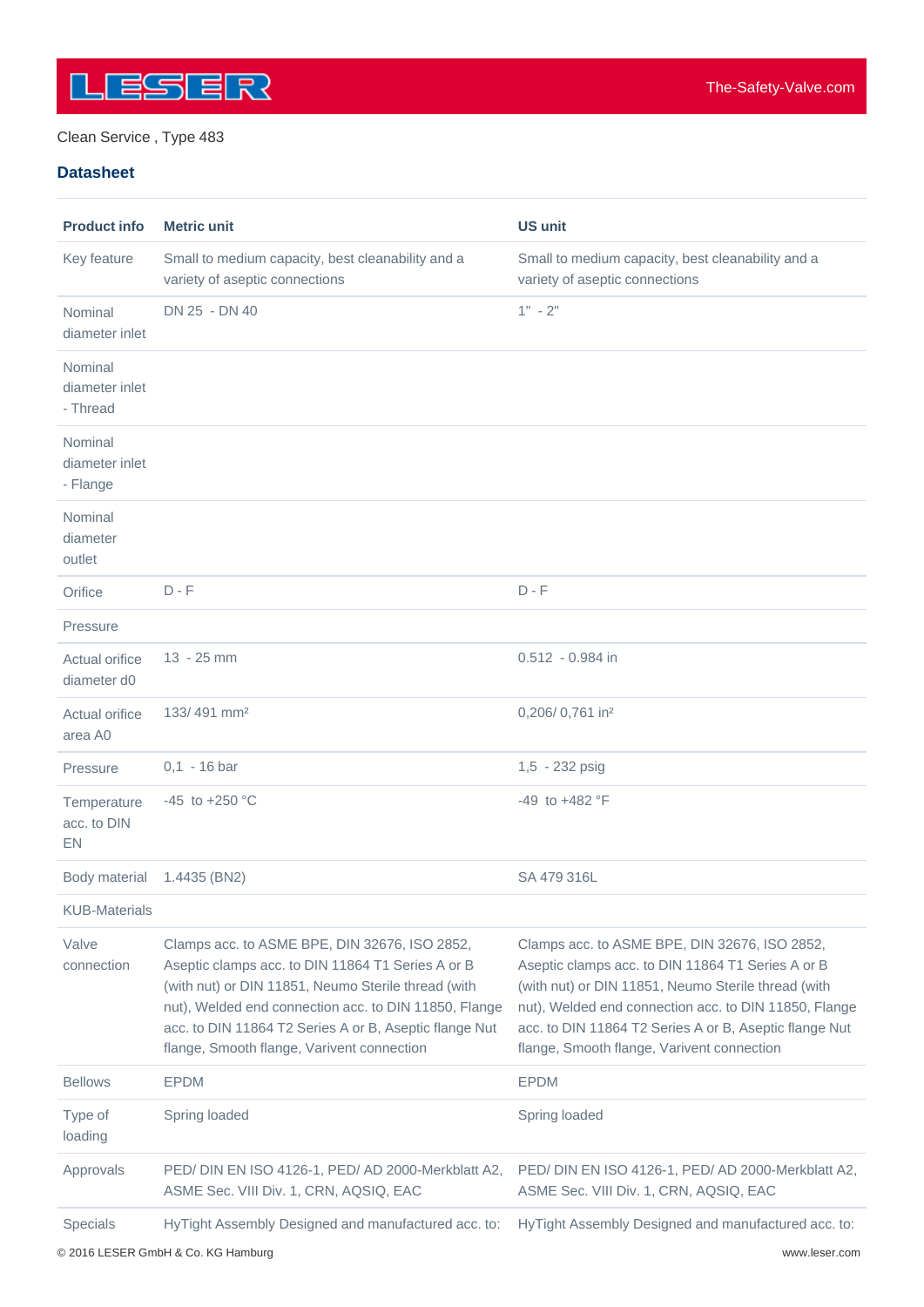

USP class VI and FDA 21 CFR

USP class VI and FDA 21 CFR